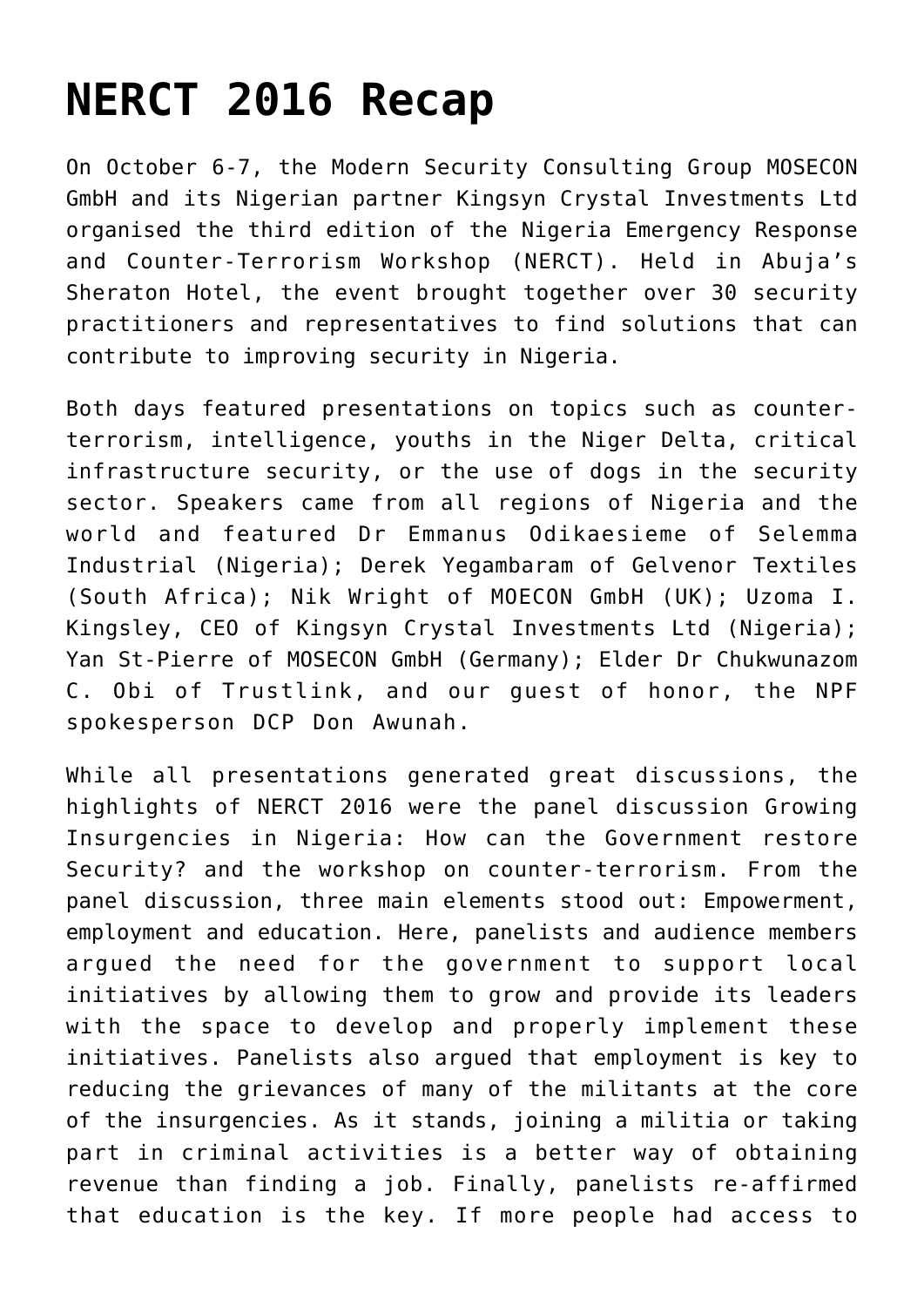education, Nigerians would gain another perspective and a better understanding of the problems that plague their country. It would allow them to find solutions and work for better conditions.

The workshop on counter-terrorism focused on the conflict with Boko Haram and the militancy in the Niger Delta. In the Delta, negotiation is the solution according to participants, but more important is the need to identify the real stakeholders. Militant leaders do not represent the community and the government has no credibility, both of which are the biggest hurdles to fruitful and effective negotiations. The latter would be possible with credible representatives and could address the real problems, such as the decaying health of local populations and the environmental disasters destroying the region for the last 60 years. The negotiations must be about the real community grievances and not the money. Once again, the solution comes down to be empowerment.

On the issue of Boko Haram, participants were near unanimous: No negotiations. However, one participant who suggested negotiations did so based on strategic interest: Engaging Boko Haram in negotiations would allow the gathering of intelligence and to buy some time to improve the tactics and strategies of the army. Although the idea of negotiations was turned down, panelists specified that the army should not fight alone and that it needed to include all Nigerian security actors, in order to be more effective.

The underlining topic of the two days of NERCT 2016 was lack of trust. There is no trust in any decision maker, political or otherwise, and limited trust in outside actors, whether they be public or private. Restoring that trust begins with empowerment and education, but more importantly, it begins with Nigerians taking control of their own institutions and country.

NERCT 2016 fully exceeded the expectations of the organisers